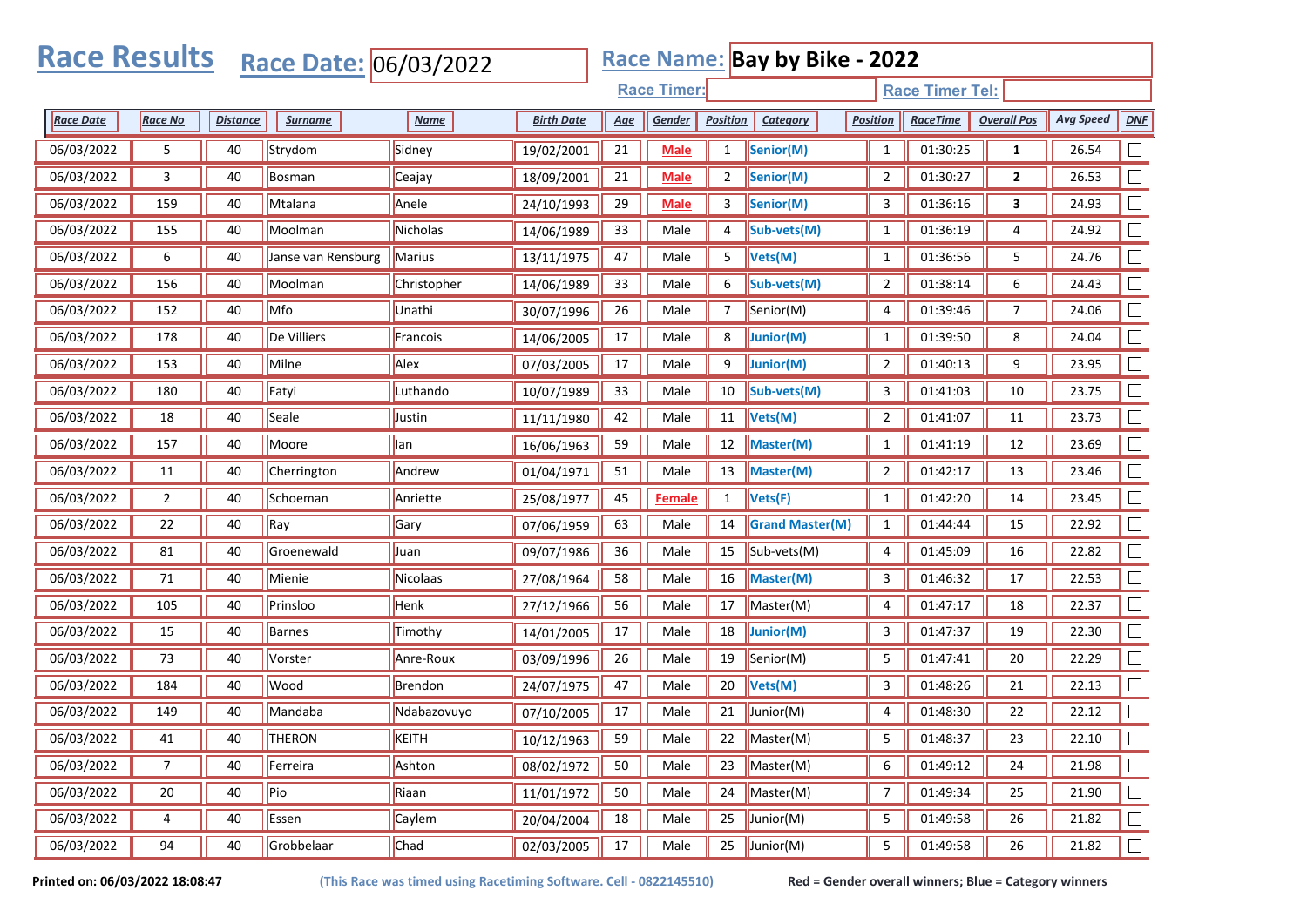| <b>Race Date</b> | <b>Race No</b> | <b>Distance</b> | <b>Surname</b> | <b>Name</b>   | <b>Birth Date</b> | <u>Age</u> | Gender        | <b>Position</b> | <b>Category</b>                        | <b>Position</b> | <b>RaceTime</b> | <b>Overall Pos</b> | <b>Avg Speed</b> | DNF    |
|------------------|----------------|-----------------|----------------|---------------|-------------------|------------|---------------|-----------------|----------------------------------------|-----------------|-----------------|--------------------|------------------|--------|
| 06/03/2022       | 93             | 40              | Michau         | Leonard       | 20/08/1964        | 58         | Male          | 27              | Master(M)                              | 8               | 01:51:07        | 28                 | 21.60            |        |
| 06/03/2022       | 64             | 40              | Lambrechts     | Steve         | 17/12/1982        | 40         | Male          | 28              | Vets(M)                                | 4               | 01:51:45        | 29                 | 21.48            |        |
| 06/03/2022       | 98             | 40              | Du Toit        | Lario         | 19/05/1988        | 34         | Male          | 29              | $\vert$ Sub-vets(M)                    | 5               | 01:52:01        | 30                 | 21.43            |        |
| 06/03/2022       | 106            | 40              | Kemp           | Paul          | 20/01/1968        | 54         | Male          | 30              | Master(M)                              | 9               | 01:52:19        | 31                 | 21.37            |        |
| 06/03/2022       | 33             | 40              | Claasen        | Tinus         | 04/06/1960        | 62         | Male          | 31              | <b>Grand Master(M)</b>                 | 2               | 01:52:34        | 32                 | 21.32            |        |
| 06/03/2022       | 123            | 40              | Hofmeyr        | Lew           | 06/07/1984        | 38         | Male          | 32              | $\mathsf{Sub\text{-}vets}(\mathsf{M})$ | 6               | 01:52:40        | 33                 | 21.30            |        |
| 06/03/2022       | 8              | 40              | Smith          | Lauren        | 02/07/1983        | 39         | <b>Female</b> | $\overline{2}$  | Sub-vets(F)                            | $\mathbf{1}$    | 01:52:43        | 34                 | 21.29            |        |
| 06/03/2022       | 56             | 40              | Meyer          | Eduan         | 04/12/1992        | $30\,$     | Male          | 33              | Sub-vets(M)                            | 7               | 01:53:21        | 35                 | 21.17            |        |
| 06/03/2022       | 9              | 40              | Mkwambi        | Sinethemba    | 26/06/1987        | 35         | Male          | 34              | Sub-vets(M)                            | 8               | 01:53:51        | 36                 | 21.08            |        |
| 06/03/2022       | 181            | 40              | Townsend       | Craig         | 24/09/1965        | 57         | Male          | 35              | Master(M)                              | 10              | 01:53:52        | 37                 | 21.08            |        |
| 06/03/2022       | 42             | 40              | Tarr           | Daryl         | 28/07/1961        | 61         | Male          | 36              | <b>Grand Master(M)</b>                 | 3               | 01:53:54        | 38                 | 21.07            |        |
| 06/03/2022       | 118            | 40              | Fourie         | Tiaan Jakobus | 02/02/1994        | 28         | Male          | 37              | Senior(M)                              | 6               | 01:54:54        | 39                 | 20.89            |        |
| 06/03/2022       | 183            | 40              | Stock          | Wayne         | 05/03/1975        | 47         | Male          | 38              | Vets(M)                                | 5               | 01:54:55        | 40                 | 20.88            |        |
| 06/03/2022       | 46             | 40              | Venter         | Hennie        | 30/11/1968        | 54         | Male          | 39              | Master(M)                              | 11              | 01:56:27        | 41                 | 20.61            |        |
| 06/03/2022       | 50             | 40              | Bouwer         | Anton         | 29/09/1976        | 46         | Male          | 40              | Vets(M)                                | 6               | 01:56:32        | 42                 | 20.59            |        |
| 06/03/2022       | 99             | 40              | Alcock         | Paul          | 11/07/1966        | 56         | Male          | 41              | Master(M)                              | 12              | 01:56:40        | 43                 | 20.57            |        |
| 06/03/2022       | 131            | 40              | Duckworth      | Kevin         | 27/03/1974        | 48         | Male          | 42              | Vets(M)                                | 7               | 01:56:42        | 44                 | 20.57            |        |
| 06/03/2022       | 36             | 40              | Botha          | Christie      | 03/11/1960        | 62         | Male          | 43              | Grand Master(M)                        | 4               | 01:56:44        | 45                 | 20.56            |        |
| 06/03/2022       | 148            | 40              | Loots          | Andre         | 27/05/1962        | 60         | Male          | 44              | Grand Master(M)                        | 5               | 01:57:45        | 46                 | 20.38            |        |
| 06/03/2022       | 88             | 40              | King           | Ryan          | 17/05/1989        | 33         | Male          | 45              | Sub-vets(M)                            | 9               | 01:58:12        | 47                 | 20.30            |        |
| 06/03/2022       | 161            | 40              | Peltenburg     | Adie          | 31/03/1974        | 48         | Male          | 46              | Vets(M)                                | 8               | 01:58:13        | 48                 | 20.30            |        |
| 06/03/2022       | 69             | 40              | Smith          | Elaine        | 29/04/1978        | 44         | <b>Female</b> | 3               | Vets(F)                                | $\mathbf{2}$    | 01:58:14        | 49                 | 20.30            |        |
| 06/03/2022       | 107            | 40              | Phipps         | Adele         | 22/02/1969        | 53         | Female        | 4               | Master(F)                              | $\mathbf{1}$    | 01:58:15        | 50                 | 20.30            |        |
| 06/03/2022       | 38             | 40              | Theron         | Barry         | 30/01/1956        | 66         | Male          | 47              | Grand Master(M)                        | 6               | 01:59:00        | 51                 | 20.17            |        |
| 06/03/2022       | 101            | 40              | Robertson      | Kim & Barry   | 07/02/1967        | 55         | <b>Mixed</b>  | $\mathbf{1}$    | <b>Tandem</b>                          | $\mathbf{1}$    | 01:59:20        | 52                 | 20.11            |        |
| 06/03/2022       | 14             | 40              | bambalaza      | sakumzi       | 17/05/1980        | 42         | Male          | 48              | $\blacktriangleright$ Vets(M)          | 9               | 02:00:22        | 53                 | 19.94            | $\Box$ |
| 06/03/2022       | 49             | 40              | Brown          | Matthew       | 17/11/2004        | 18         | Male          | 49              | $J$ unior(M)                           | 7               | 02:00:32        | 54                 | 19.91            | $\Box$ |
| 06/03/2022       | 186            | 40              | Peo            | Rayno         | 18/04/1972        | 50         | Male          | 50              | Master(M)                              | 13              | 02:00:55        | 55                 | 19.85            | $\Box$ |
| 06/03/2022       | 165            | 40              | Sinclair       | Daryn         | 05/10/1981        | 41         | Male          | 51              | Vets(M)                                | 10              | 02:01:03        | 56                 | 19.83            | $\Box$ |
| 06/03/2022       | 95             | 40              | Wilson         | Kevin         | 20/11/1960        | 62         | Male          | 52              | Grand Master(M)                        | $\overline{7}$  | 02:01:53        | 57                 | 19.69            | $\Box$ |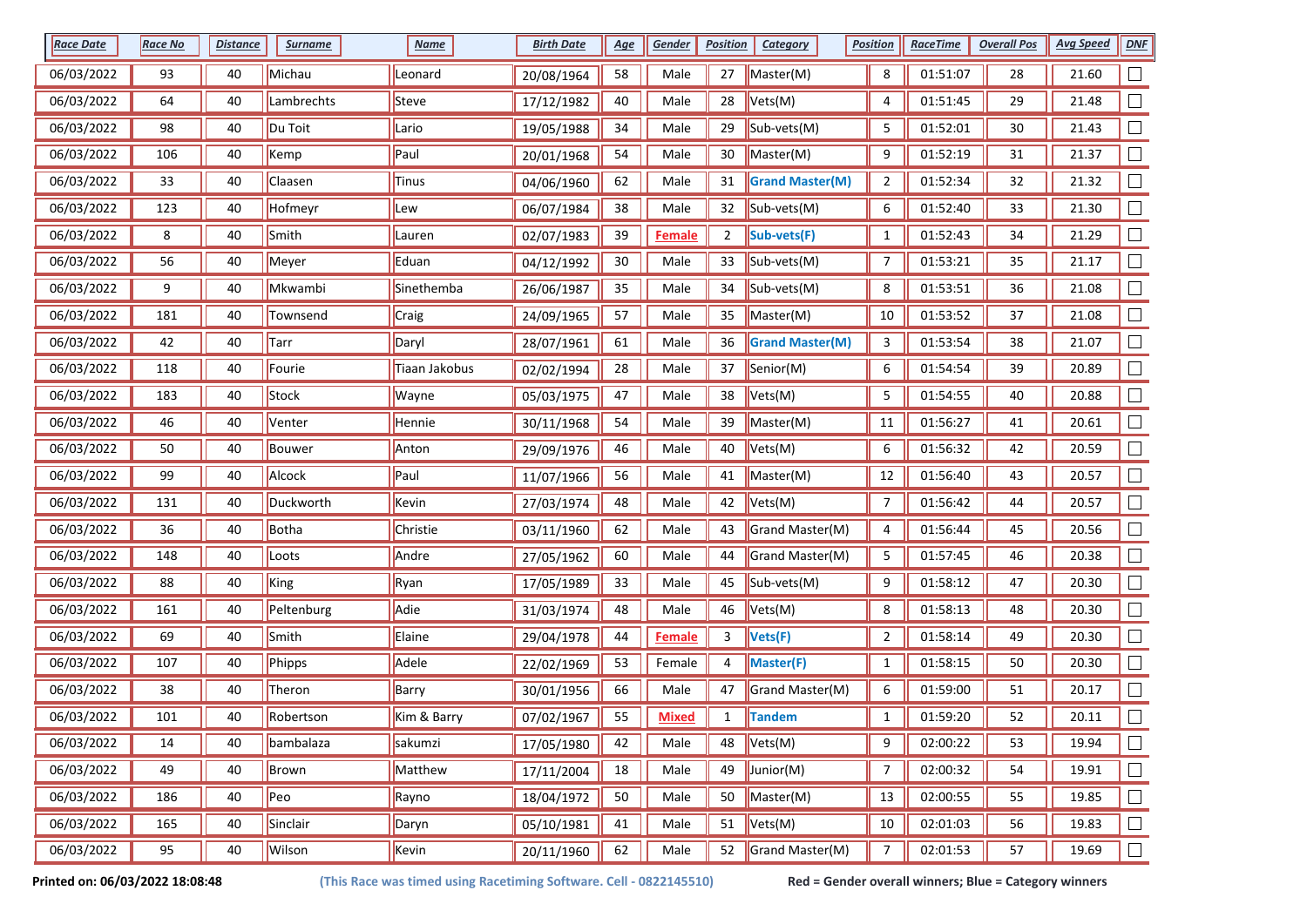| <b>Race Date</b> | Race No | <b>Distance</b> | <b>Surname</b>              | <b>Name</b>   | <b>Birth Date</b> | <u>Age</u> | Gender | <b>Position</b> | <b>Category</b>               | <b>Position</b> | <b>RaceTime</b> | <b>Overall Pos</b> | <b>Avg Speed</b> | DNF    |
|------------------|---------|-----------------|-----------------------------|---------------|-------------------|------------|--------|-----------------|-------------------------------|-----------------|-----------------|--------------------|------------------|--------|
| 06/03/2022       | 169     | 40              | Van der Mescht              | Tiaan         | 02/01/1982        | 40         | Male   | 53              | Vets(M)                       | 11              | 02:02:58        | 58                 | 19.52            |        |
| 06/03/2022       | 90      | 40              | Naude                       | Johan         | 04/07/1990        | 32         | Male   | 54              | $\vert$ Sub-vets(M)           | 10              | 02:03:00        | 59                 | 19.51            |        |
| 06/03/2022       | 172     | 40              | van Zyl                     | Juane         | 19/04/2007        | 15         | Female | 5               | Youth(F)                      | $\mathbf{1}$    | 02:03:02        | 60                 | 19.51            |        |
| 06/03/2022       | 55      | 40              | Samuel                      | Bruce         | 13/06/1976        | 46         | Male   | 55              | Vets(M)                       | 12              | 02:03:03        | 61                 | 19.50            |        |
| 06/03/2022       | 177     | 40              | Mlaza                       | Bahle         | 17/12/2006        | 16         | Male   | 56              | Youth(M)                      | $\mathbf{1}$    | 02:03:59        | 62                 | 19.36            |        |
| 06/03/2022       | 30      | 40              | De Beer                     | Deon          | 07/06/1963        | 59         | Male   | 57              | Master(M)                     | 14              | 02:04:40        | 63                 | 19.25            |        |
| 06/03/2022       | 79      | 40              | Troskie                     | Casper        | 15/08/1979        | 43         | Male   | 58              | Vets(M)                       | 13              | 02:05:04        | 64                 | 19.19            |        |
| 06/03/2022       | 34      | 40              | Bayman                      | Warrick       | 22/04/1981        | 41         | Male   | 59              | Vets(M)                       | 14              | 02:05:17        | 65                 | 19.16            |        |
| 06/03/2022       | 37      | 40              | De Kock                     | Danie         | 10/09/1992        | 30         | Male   | 60              | $\vert$ Sub-vets(M)           | 11              | 02:05:29        | 66                 | 19.13            |        |
| 06/03/2022       | 57      | 40              | Van Rooyen                  | Morne         | 14/12/1971        | 51         | Male   | 61              | Master(M)                     | 15              | 02:05:47        | 67                 | 19.08            |        |
| 06/03/2022       | 70      | 40              | Staples                     | Megan         | 18/01/1975        | 47         | Female | 6               | Vets(F)                       | 3               | 02:06:36        | 68                 | 18.96            |        |
| 06/03/2022       | 171     | 40              | <b>VAN ZUYDAM</b>           | MADELEEN      | 30/08/1995        | 27         | Female | 7               | Senior(F)                     | 1               | 02:06:56        | 69                 | 18.91            |        |
| 06/03/2022       | 150     | 40              | MARITZ                      | <b>EUGENE</b> | 24/11/1975        | 47         | Male   | 62              | $\blacktriangleright$ Vets(M) | 15              | 02:06:58        | 70                 | 18.90            |        |
| 06/03/2022       | 16      | 40              | Strydom                     | Elize         | 20/08/1970        | 52         | Female | 8               | Master(F)                     | $\overline{2}$  | 02:07:02        | 71                 | 18.89            |        |
| 06/03/2022       | 120     | 40              | Young                       | Brett         | 13/01/1955        | 67         | Male   | 63              | Grand Master(M)               | 8               | 02:07:47        | 72                 | 18.78            |        |
| 06/03/2022       | 125     | 40              | Koen                        | Lesther       | 02/09/1983        | 39         | Male   | 64              | Sub-vets(M)                   | 12              | 02:08:44        | 73                 | 18.64            |        |
| 06/03/2022       | 151     | 40              | Mew                         | Gavin         | 01/07/1965        | 57         | Male   | 65              | Master(M)                     | 16              | 02:09:08        | 74                 | 18.59            |        |
| 06/03/2022       | 158     | 40              | Moyo                        | Admire        | 11/06/1982        | 40         | Male   | 66              | Vets(M)                       | 16              | 02:09:37        | 75                 | 18.52            |        |
| 06/03/2022       | 40      | 40              | Haggard                     | Jason         | 20/11/1996        | 26         | Male   | 67              | Senior(M)                     | 7               | 02:09:53        | 76                 | 18.48            |        |
| 06/03/2022       | 143     | 40              | Van Jaarsveld               | Jacques       | 20/12/1979        | 43         | Male   | 68              | Vets(M)                       | 17              | 02:09:58        | 77                 | 18.47            |        |
| 06/03/2022       | 65      | 40              | filen                       | Justin        | 25/03/1974        | 48         | Male   | 69              | Vets(M)                       | 18              | 02:09:59        | 78                 | 18.46            |        |
| 06/03/2022       | 154     | 40              | Mkele                       | Dumisani      | 05/12/1980        | 42         | Male   | 70              | Vets(M)                       | 19              | 02:10:08        | 79                 | 18.44            | $\Box$ |
| 06/03/2022       | 124     | 40              | Hart                        | Brent         | 10/02/1972        | 50         | Male   | 71              | Master(M)                     | 17              | 02:10:55        | 80                 | 18.33            |        |
| 06/03/2022       | 17      | 40              | Cetywayo                    | Nangamso      | 05/02/1988        | 34         | Male   | 72              | Sub-vets(M)                   | 13              | 02:10:56        | 81                 | 18.33            |        |
| 06/03/2022       | 121     | 40              | Wessels                     | Reynard       | 16/06/1994        | 28         | Male   | 73              | Senior(M)                     | 8               | 02:10:58        | 82                 | 18.33            |        |
| 06/03/2022       | 19      | 40              | Claassen                    | Juanita       | 16/01/1989        | 33         | Female | 9               | Sub-vets(F)                   | $\overline{2}$  | 02:10:59        | 83                 | 18.32            | $\Box$ |
| 06/03/2022       | 141     | 40              | Kilian                      | Conrad        | 08/05/1985        | 37         | Male   | 74              | $\vert$ Sub-vets(M)           | 14              | 02:11:01        | 84                 | 18.32            | $\Box$ |
| 06/03/2022       | 185     | 40              | Marrame                     | Francisco     | 15/08/1983        | 39         | Male   | 75              | $\vert$ Sub-vets(M)           | 15              | 02:11:31        | 85                 | 18.25            | $\Box$ |
| 06/03/2022       | 146     | 40              | LAW                         | KEITH         | 25/03/1960        | 62         | Male   | 76              | Grand Master(M)               | 9               | 02:12:17        | 86                 | 18.14            | $\Box$ |
| 06/03/2022       | 119     | 40              | Van Der Westhuizen   Eduard |               | 06/04/1995        | 27         | Male   | 77              | $S$ enior(M)                  | 9               | 02:12:36        | 87                 | 18.10            | $\Box$ |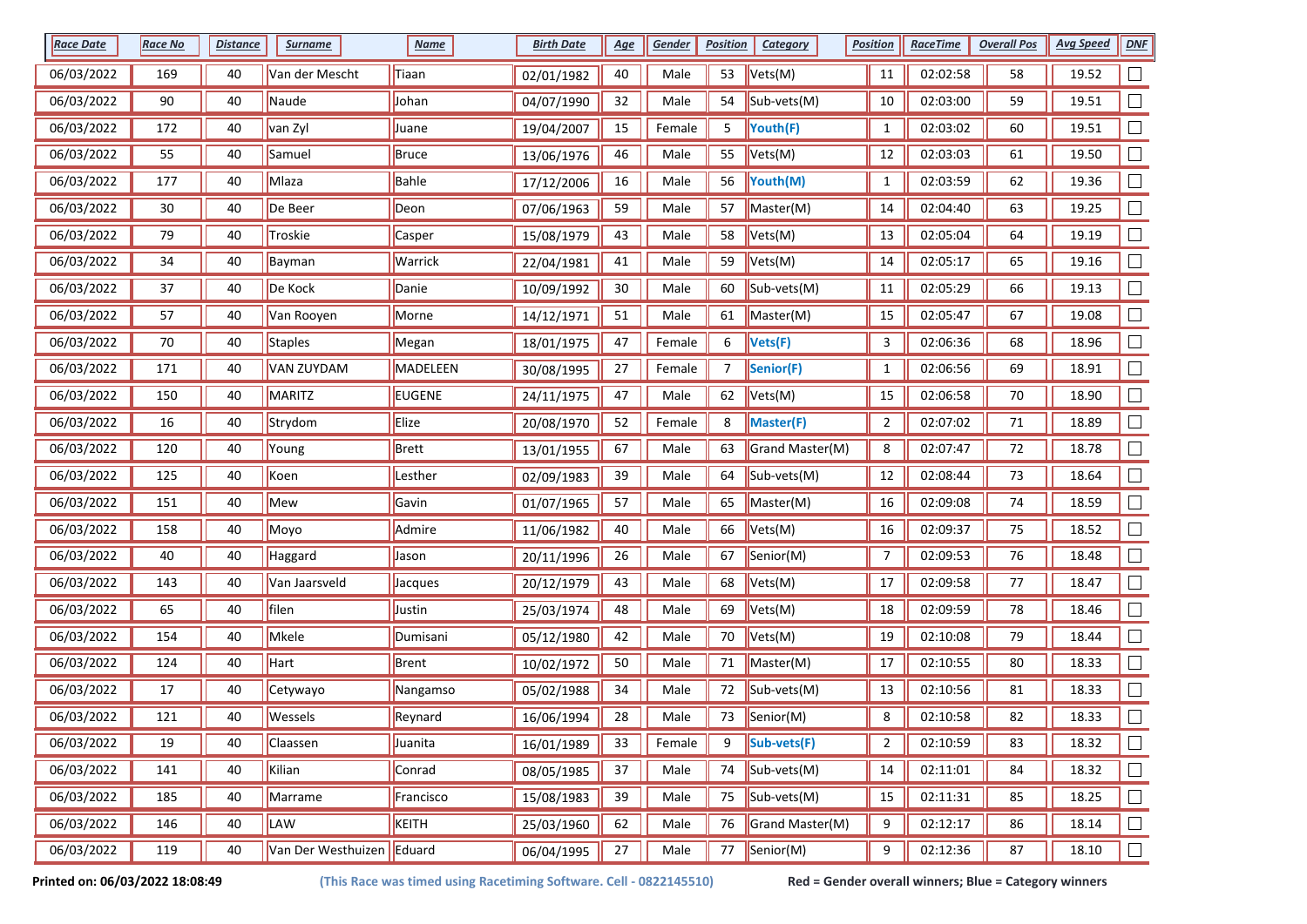| <b>Race Date</b> | <b>Race No</b> | <b>Distance</b> | <b>Surname</b> | <b>Name</b>    | <b>Birth Date</b> | <u>Age</u> | Gender | <b>Position</b> | <b>Category</b>               | <b>Position</b>  | <b>RaceTime</b> | <b>Overall Pos</b> | <b>Avg Speed</b> | DNF                         |
|------------------|----------------|-----------------|----------------|----------------|-------------------|------------|--------|-----------------|-------------------------------|------------------|-----------------|--------------------|------------------|-----------------------------|
| 06/03/2022       | 109            | 40              | Roberts        | Vernique       | 29/02/1988        | 34         | Female | 10              | Sub-vets(F)                   | 3                | 02:13:03        | 88                 | 18.04            |                             |
| 06/03/2022       | 59             | 40              | Collins        | David          | 15/11/1953        | 69         | Male   | 78              | Grand Master(M)               | 10               | 02:13:14        | 89                 | 18.01            |                             |
| 06/03/2022       | 170            | 40              | van Wyk        | Herman         | 03/05/1980        | 42         | Male   | 79              | Vets(M)                       | 20               | 02:13:16        | 90                 | 18.01            |                             |
| 06/03/2022       | 91             | 40              | Ferreira       | Waldo          | 11/12/1996        | 26         | Male   | 80              | Senior(M)                     | 10               | 02:13:57        | 91                 | 17.92            |                             |
| 06/03/2022       | 139            | 40              | Joubert        | Josua          | 02/11/1983        | 39         | Male   | 81              | $\vert$ Sub-vets(M)           | 16               | 02:14:14        | 92                 | 17.88            |                             |
| 06/03/2022       | 175            | 40              | Visser         | Karin          | 01/11/1979        | 43         | Female | 11              | $\blacktriangleright$ Vets(F) | 4                | 02:15:13        | 93                 | 17.75            | $\Box$                      |
| 06/03/2022       | 24             | 40              | Jonker         | Francois       | 21/09/1982        | 40         | Male   | 82              | Vets(M)                       | 21               | 02:15:38        | 94                 | 17.69            |                             |
| 06/03/2022       | 182            | 40              | Mabanga        | Lutho          | 04/04/2005        | 17         | Male   | 83              | Junior(M)                     | 8                | 02:16:40        | 95                 | 17.56            |                             |
| 06/03/2022       | 52             | 40              | Brown          | Henry          | 01/09/1965        | 57         | Male   | 84              | Master(M)                     | 18               | 02:16:47        | 96                 | 17.55            |                             |
| 06/03/2022       | 122            | 40              | Devenier       | Markus         | 29/10/1994        | 28         | Male   | 85              | Senior(M)                     | 11               | 02:17:03        | 97                 | 17.51            |                             |
| 06/03/2022       | 80             | 40              | Botha          | <b>Chrismo</b> | 30/03/1983        | 39         | Male   | 86              | $\vert$ Sub-vets(M)           | 17               | 02:19:16        | 98                 | 17.23            |                             |
| 06/03/2022       | 82             | 40              | Ungerer        | Dino           | 09/02/1967        | 55         | Male   | 87              | Master(M)                     | 19               | 02:20:26        | 99                 | 17.09            |                             |
| 06/03/2022       | 58             | 40              | Collins        | Jonathan       | 07/08/1991        | 31         | Male   | 88              | $\vert$ Sub-vets(M)           | 18               | 02:20:28        | 100                | 17.09            |                             |
| 06/03/2022       | 33             | 40              | Claasen        | Tinus          | 04/06/1960        | 62         | Male   | 89              | Grand Master(M)               | 11               | 02:20:58        | 101                | 17.03            | Г                           |
| 06/03/2022       | 21             | 40              | Wilson         | Bertie         | 26/05/1960        | 62         | Male   | 90              | Grand Master(M)               | 12               | 02:21:04        | 102                | 17.01            |                             |
| 06/03/2022       | 67             | 40              | Stander        | Reuben         | 06/06/2003        | 19         | Male   | 91              | Senior(M)                     | 12               | 02:21:25        | 103                | 16.97            |                             |
| 06/03/2022       | 29             | 40              | Zevenster      | Willie         | 01/04/1956        | 66         | Male   | 92              | Grand Master(M)               | 13               | 02:21:26        | 104                | 16.97            |                             |
| 06/03/2022       | 134            | 40              | Gray           | Stephen        | 09/03/1965        | 57         | Male   | 93              | Master(M)                     | 20               | 02:21:37        | 105                | 16.95            |                             |
| 06/03/2022       | 128            | 40              | Cloete         | Pieter         | 25/06/2046        | 76         | Male   | 94              | <b>Great Grand Maste</b>      | $\mathbf{1}$     | 02:21:49        | 106                | 16.92            |                             |
| 06/03/2022       | 108            | 40              | Roberts        | Dean           | 06/07/1979        | 43         | Male   | 95              | Vets(M)                       | 22               | 02:22:04        | 107                | 16.89            |                             |
| 06/03/2022       | 136            | 40              | <b>JACKSON</b> | DANIE          | 07/04/1958        | 64         | Male   | 96              | Grand Master(M)               | 14               | 02:22:19        | 108                | 16.86            |                             |
| 06/03/2022       | 97             | 40              | Lottering      | Keegan         | 18/07/2003        | 19         | Male   | 97              | Senior(M)                     | 13               | 02:23:12        | 109                | 16.76            |                             |
| 06/03/2022       | 96             | 40              | Nathoo         | Pranav         | 12/07/2005        | 17         | Male   | 98              | $\vert$ Junior(M)             | 9                | 02:23:19        | 110                | 16.75            |                             |
| 06/03/2022       | 53             | 40              | Manthe         | Connor         | 10/06/1995        | 27         | Male   | 99              | Senior(M)                     | 14               | 02:23:22        | 111                | 16.74            |                             |
| 06/03/2022       | 115            | 40              | Todd           | Lauren         | 22/07/1998        | 24         | Female | 12              | Senior(F)                     | $\overline{2}$   | 02:23:28        | 112                | 16.73            |                             |
| 06/03/2022       | 114            | 40              | Todd           | Simon          | 10/10/1953        | 69         | Male   | 100             | Grand Master(M)               | 15               | 02:23:29        | 113                | 16.73            | $\Box$                      |
| 06/03/2022       | 168            | 40              | van der Kolf   | Thomas         | 18/10/1989        | 33         | Male   |                 | 101 $\vert$ Sub-vets(M)       | 19               | 02:24:12        | 114                | 16.64            | $\mathcal{L}_{\mathcal{A}}$ |
| 06/03/2022       | 112            | 40              | Murray         | Leanie         | 16/10/1978        | 44         | Female | 13              | Vets(F)                       | 5                | 02:25:00        | 115                | 16.55            | $\Box$                      |
| 06/03/2022       | 113            | 40              | Murray         | Hein           | 05/02/1976        | 46         | Female | 14              | Vets(F)                       | 6                | 02:25:01        | 116                | 16.55            |                             |
| 06/03/2022       | 44             | 40              | Michau         | Natasha        | 23/10/1981        | 41         | Female | 15              | Vets(F)                       | $\boldsymbol{7}$ | 02:25:30        | 117                | 16.49            | $\overline{\phantom{a}}$    |